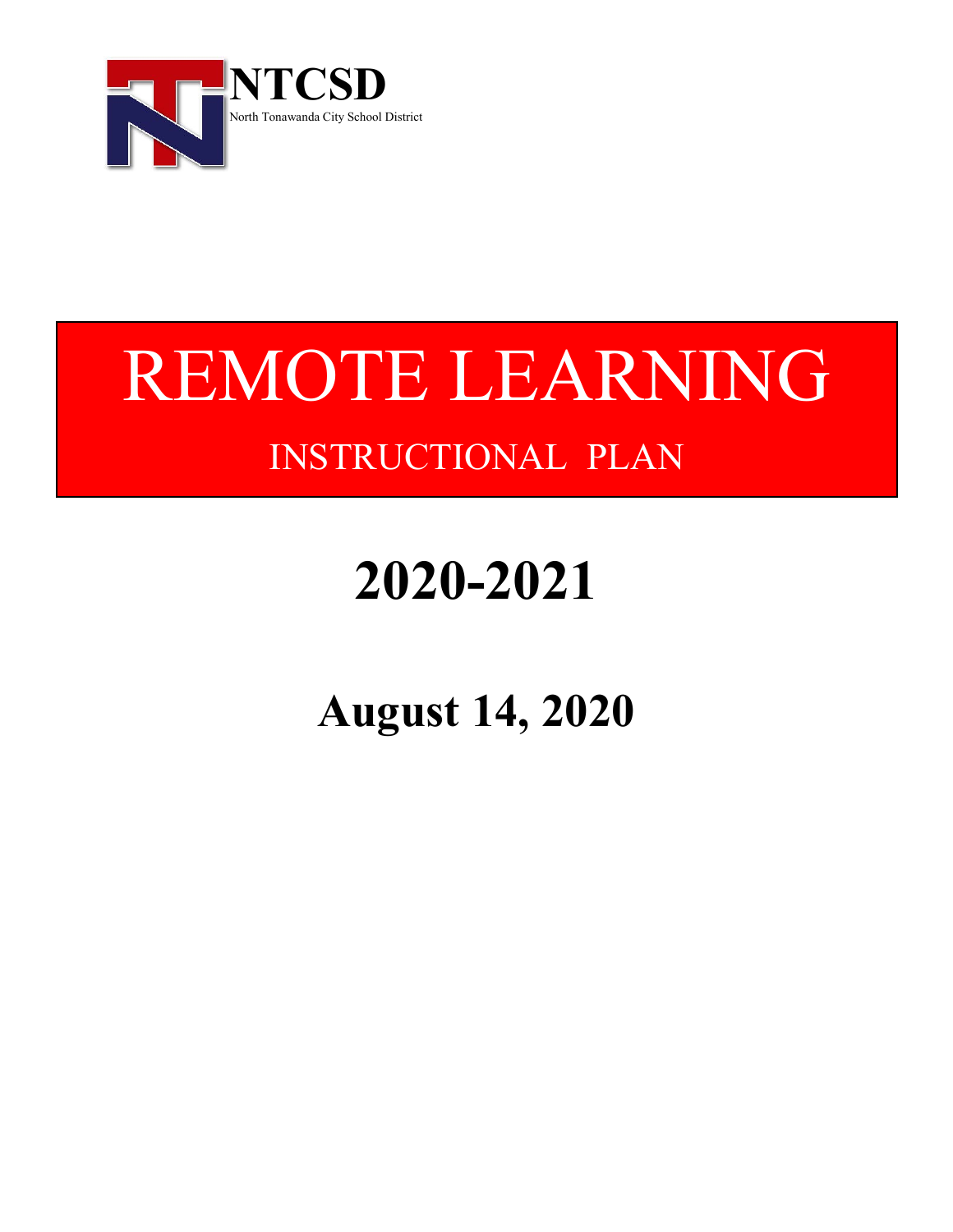# **Table of Contents**



|                                                         | 4  |
|---------------------------------------------------------|----|
| <b>Content Delivery</b>                                 | 5  |
| <b>Instructional Support</b>                            | 10 |
| Social Emotional Learning Supports (SEL)                | 12 |
| <b>SEL for Students</b>                                 | 12 |
| <b>SEL for Parents</b>                                  | 14 |
| <b>SEL for Staff</b>                                    | 14 |
| <b>Adult Self-Care:</b>                                 | 15 |
| <b>Resources for Educators and School Communities:</b>  | 15 |
| Diversity, Equity & Inclusion:                          | 15 |
| <b>Student Privacy and Safety</b>                       | 16 |
| <b>Appendix A: SAMPLE Staff and Student Schedule(s)</b> | 18 |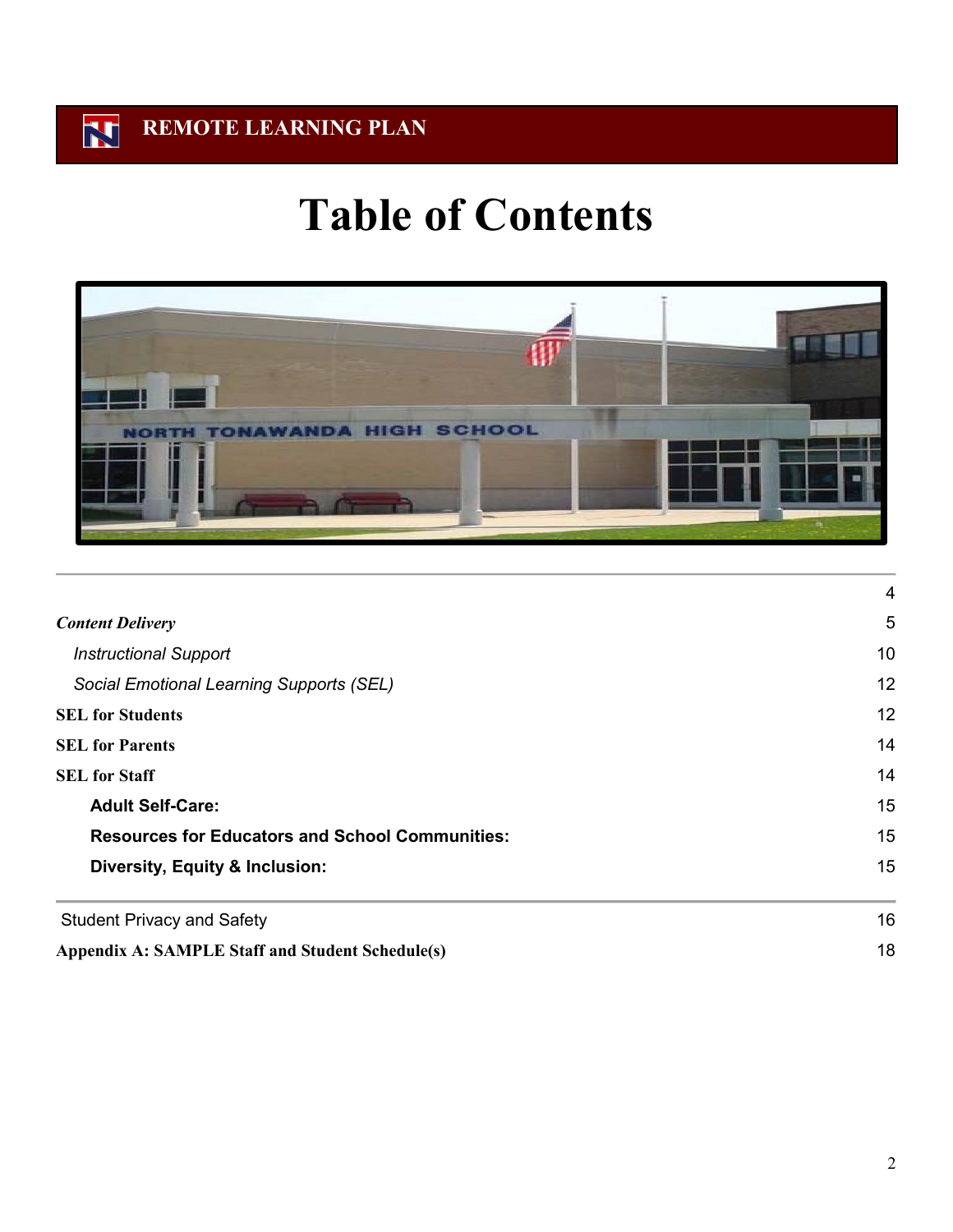The Virtual learning plan is updated on the district website and will be updated as necessary as the district receives guidance from New York State, New York State Department of Education, Niagara County and other community resources. The district website is located at [https://www.ntschools.org/.](https://www.ntschools.org/)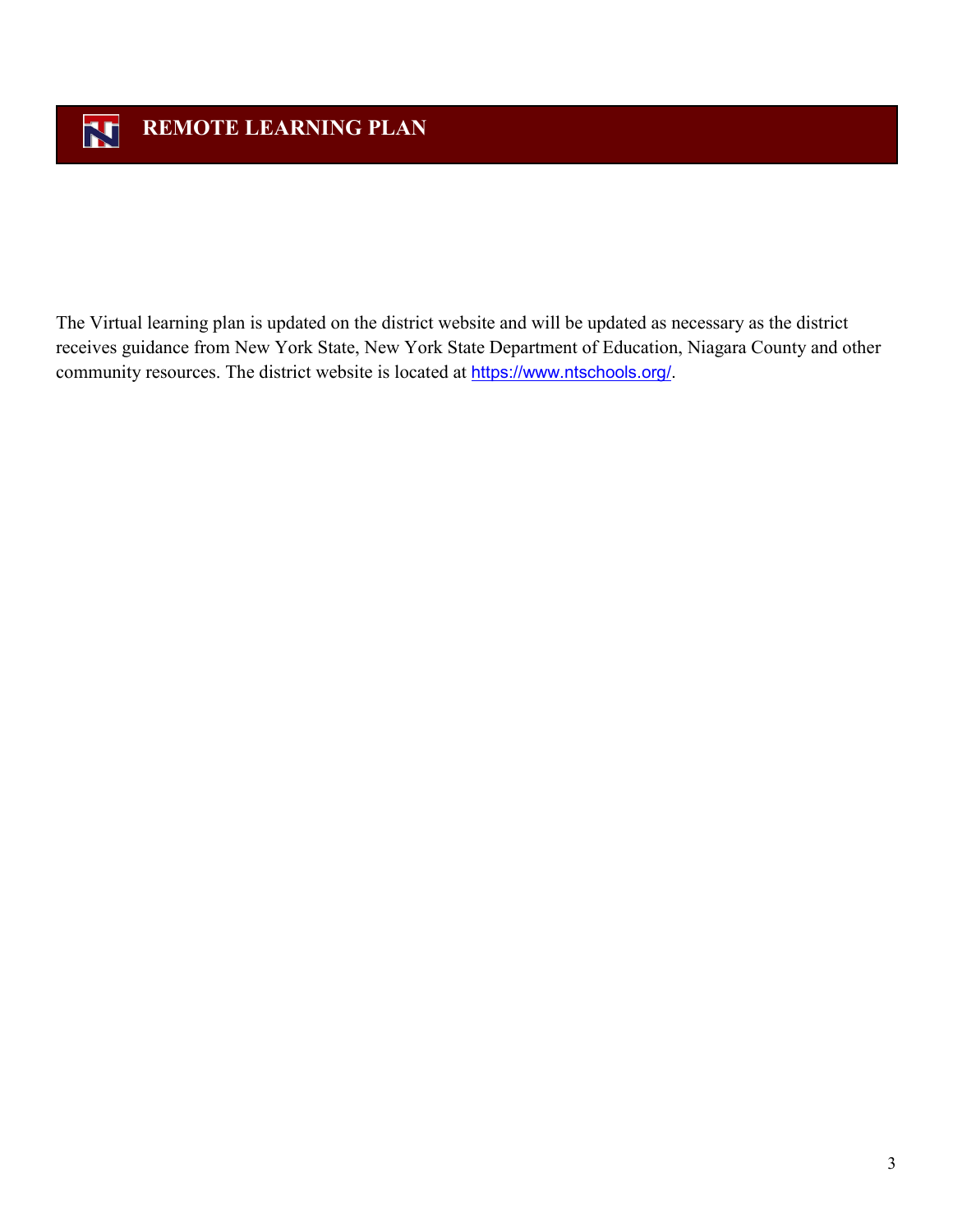#### $\mathbf{Z}$  **REMOTE LEARNING PLAN**

# <span id="page-3-0"></span>*Plan Overview*

The virtual instruction plan has three key components: *Content Delivery, Instructional Support* and Social Emotional Supports. The following table provides a concise overview of the components.

| <b>Social Emotional</b><br><b>Supports</b> | Social and emotional learning (SEL) is the process<br>through which children and adults understand and<br>manage emotions, set and achieve positive goals,<br>feel and show empathy for others, establish and<br>maintain positive relationships, and make<br>responsible decisions <sup>1</sup> .                                                                  |  |  |
|--------------------------------------------|---------------------------------------------------------------------------------------------------------------------------------------------------------------------------------------------------------------------------------------------------------------------------------------------------------------------------------------------------------------------|--|--|
| <b>Content Delivery</b>                    | K-12 adapted learning experience via SeeSaw (K-3)<br>Schoology (4 <sup>th</sup> -12), and Microsoft Teams (K-12)<br>(District supplied device provided upon request)<br>Students will access content for a blended virtual<br>learning experience in which students will<br>experience synchronous and asynchronous<br>instruction.                                 |  |  |
| <b>Instructional Support</b>               | Instructional Support will be geared towards<br>supporting the content delivery of the virtual<br>learning experience.<br>Students, staff and parents will be provided regular<br>opportunities to grow and learn which allow a<br>continuous flow of content delivery.<br>Access to instructional supports will be provided in<br>additional areas as needs arise. |  |  |
|                                            |                                                                                                                                                                                                                                                                                                                                                                     |  |  |

<span id="page-3-1"></span>1 "What is SEL? - casel." [https://casel.org/what-is-sel/.](https://casel.org/what-is-sel/)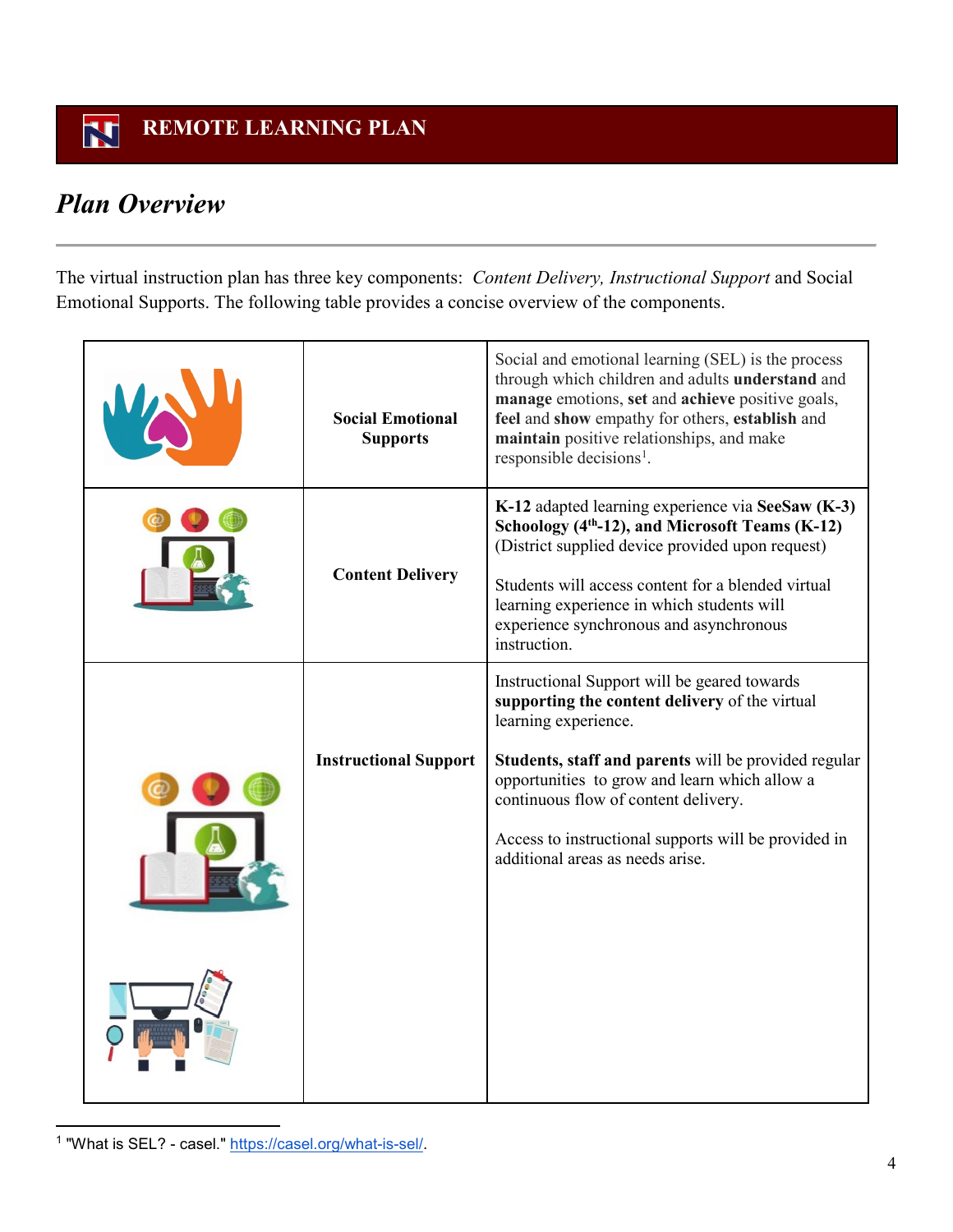# <span id="page-4-0"></span>*Content Delivery*

**K-12** adapted learning experience via **Microsoft Teams (K-12), SeeSaw (K-3) and Schoology (4-12)** (District supplied device provided upon request.)

### *GLOSSARY*

Students will access content for a blended virtual learning experience in which students will experience synchronous and asynchronous instruction.

**Adapted Learning** –Adapted learning is providing learning experiences outside of the traditional classroom. Other terms also used include temporary virtual education and eLearning. All of these terms have the same meaning.

**Asynchronous Learning**—Asynchronous learning is when learners participate in an online learning course at different times. Asynchronous learning allows learners to go through a course at their own pace and on their own schedule.

**Synchronous Learning**— Synchronous learning is when learners participate in an online learning course at the same time but in different locations. Synchronous learning allows learners to interact with the instructor and other participants.

## *EXPECTATIONS*

In synchronous learning:

- Students attend class on time (per their class schedule).
- Students will follow the District dress code.
- Students are ready to learn.
- Workspace is designated for the student.
- Students will show their face on the screen to engage with the teacher virtually.
- Students will participate in the class.

In asynchronous learning:

- Complete asynchronous activities assigned each day.
- Students show proof of participation in daily eLearning by satisfactorily completing assigned assignments to demonstrate evidence of student learning (i.e., video, picture, or activities submitted as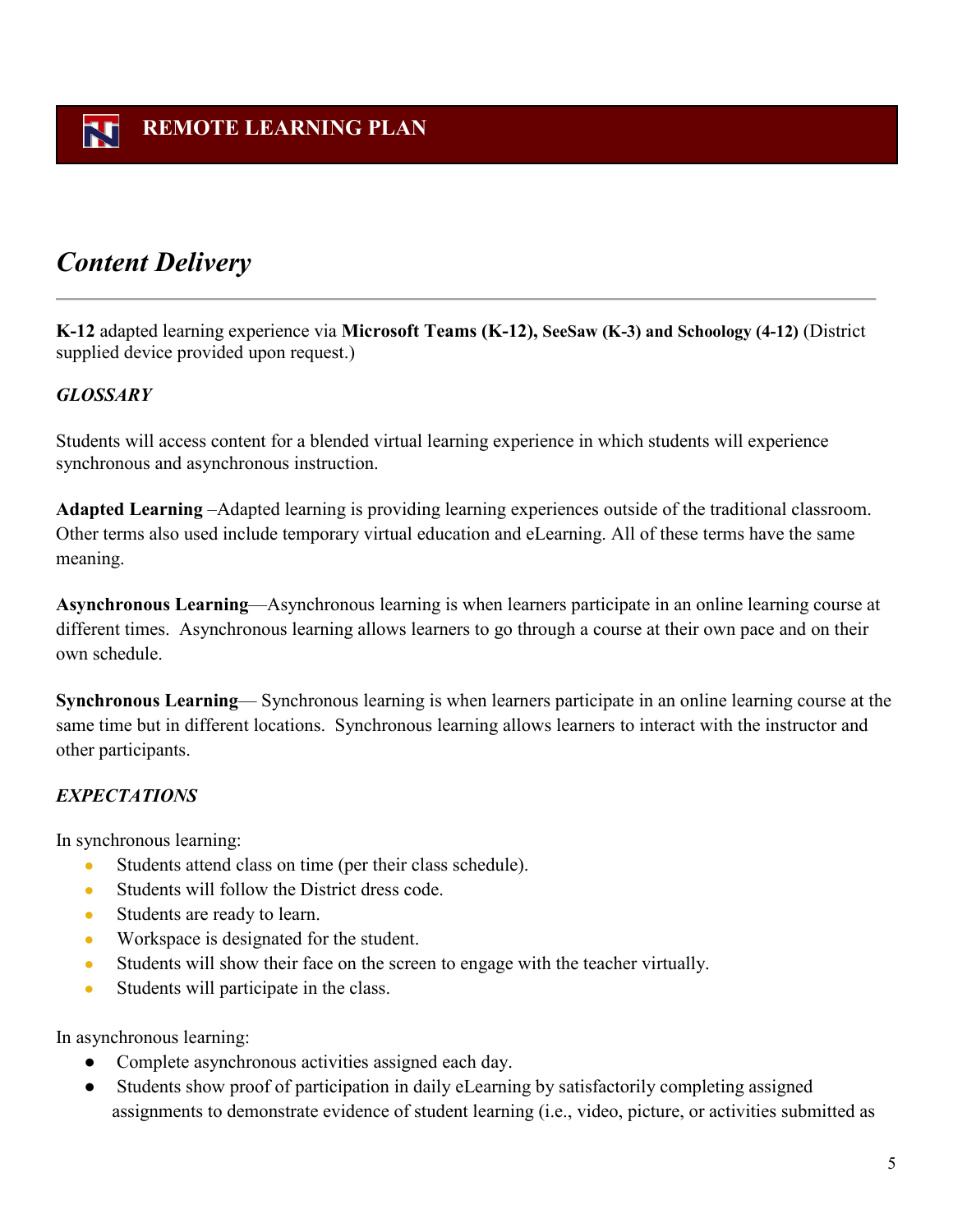lessons and/or completing assignments.) Please note, not all lessons must have an assignment, as there will be teacher discretion on the number of assignments, as they follow the District grading guidelines.

Students and parents will communicate with the teacher when needing additional assistance, tutoring, etc.

#### *Elementary Program Kindergarten- Grade 3*

All assignments are housed in Seesaw and organized by week.

Districtwide programs:

- Teacher's College Units of Study for Reading, Writing, and Phonics
- Investigations Math
- Boces 4 Science/Mystery Science
- NYS Framework for Social Studies
- IXL; Learning A to Z

Sample instructional time guidelines can be found in appendix A.

#### *Intermediate (Grades 4-6)*

All assignments are housed in Schoology and organized by week.

Districtwide programs:

- Teacher's College Units of Study for Reading & Writing
- Boces 4 Science/WozEd/Mystery Science
- PNW BOCES SS/ELA NYS Framework for Social Studies
- IXL; Learning A to Z

### *Secondary (Grades 7-12)*

Assignments are housed in Schoology and organized by week.

Secondary materials used will be based on the subject areas being taught.

#### *K-12*

Sample instructional time guidelines can be found in appendix A.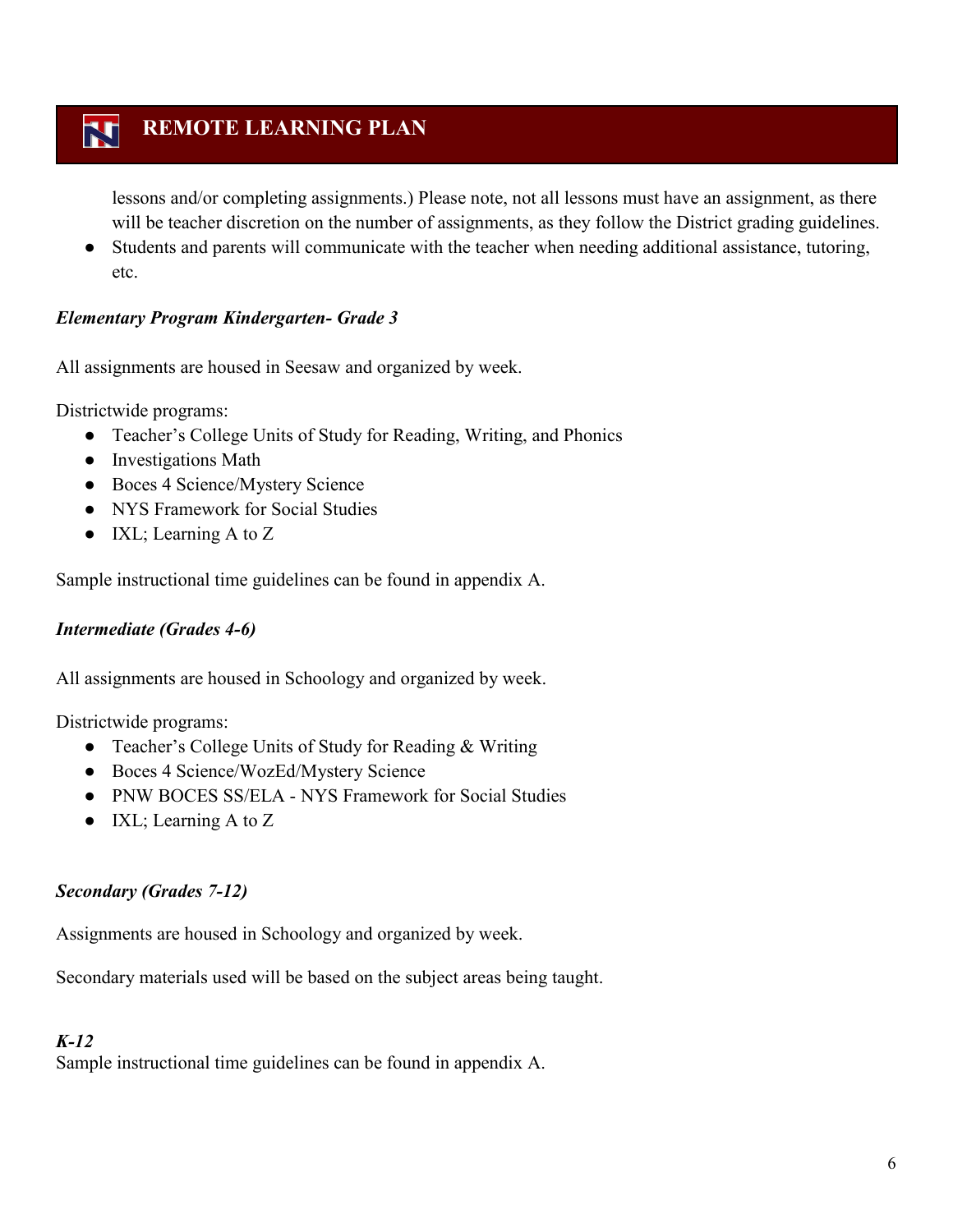At all levels of instruction, if a student receives special services, the classroom teacher will collaborate with the appropriate service provider to ensure the correct accommodations are in place for student success. Each teacher and service provider will communicate, follow-up, and check-in with these students.

#### *Assessment*

Grading for all courses will follow the same grading policy as the courses in the Face-to-Face model. Courses that earn high school credit will count in GPA calculation and class rank.

Elementary and Secondary assessments will be both formative and summative.

**Formative assessments** are a flexible and informal way to monitor student progress and understanding of content, to provide ongoing feedback to students, and to allow educators to enhance and adjust their teaching methods in order for students to improve their learning. Many times these assessments are impromptu and fit seamlessly into the instruction process.

**Summative assessments** are a means to evaluate student learning and academic achievement at the end of a marking period, year, or semester.

## *Elementary Assessment Guidelines:*

**Formative assessment** data for elementary students will be collected through completed assignments and content presented in Seesaw (K-3) or Schoology (4-6). Some of these assessments include, but are not limited to, journal entries, discussion threads, assignments, or projects to name a few. Various means of formative assessments will be given in all subject areas, specifically ELA (Reading and Writing) and Math.

**Summative assessment** data will be collected at the conclusion of the virtual learning experience and will be conducted by the students' teachers. This data will measure students' acquisition and retention of essential learning targets throughout the academic year. Reporting on student learning will be based on formative data collected over the course of the virtual learning experience, and will be considered in progress until summative data is collected. Summative assessments include, but are not limited to Aimsweb Diagnostics in ELA/Math, Running Records, and various benchmarks (mid-terms, portfolios, unit tests, etc throughout the year).

## *Secondary Assessment Guidelines:*

**Formative assessment** data for secondary students will be collected through completed assignments and content presented in Schoology/Microsoft Teams. Some of these assessments include, but are not limited to,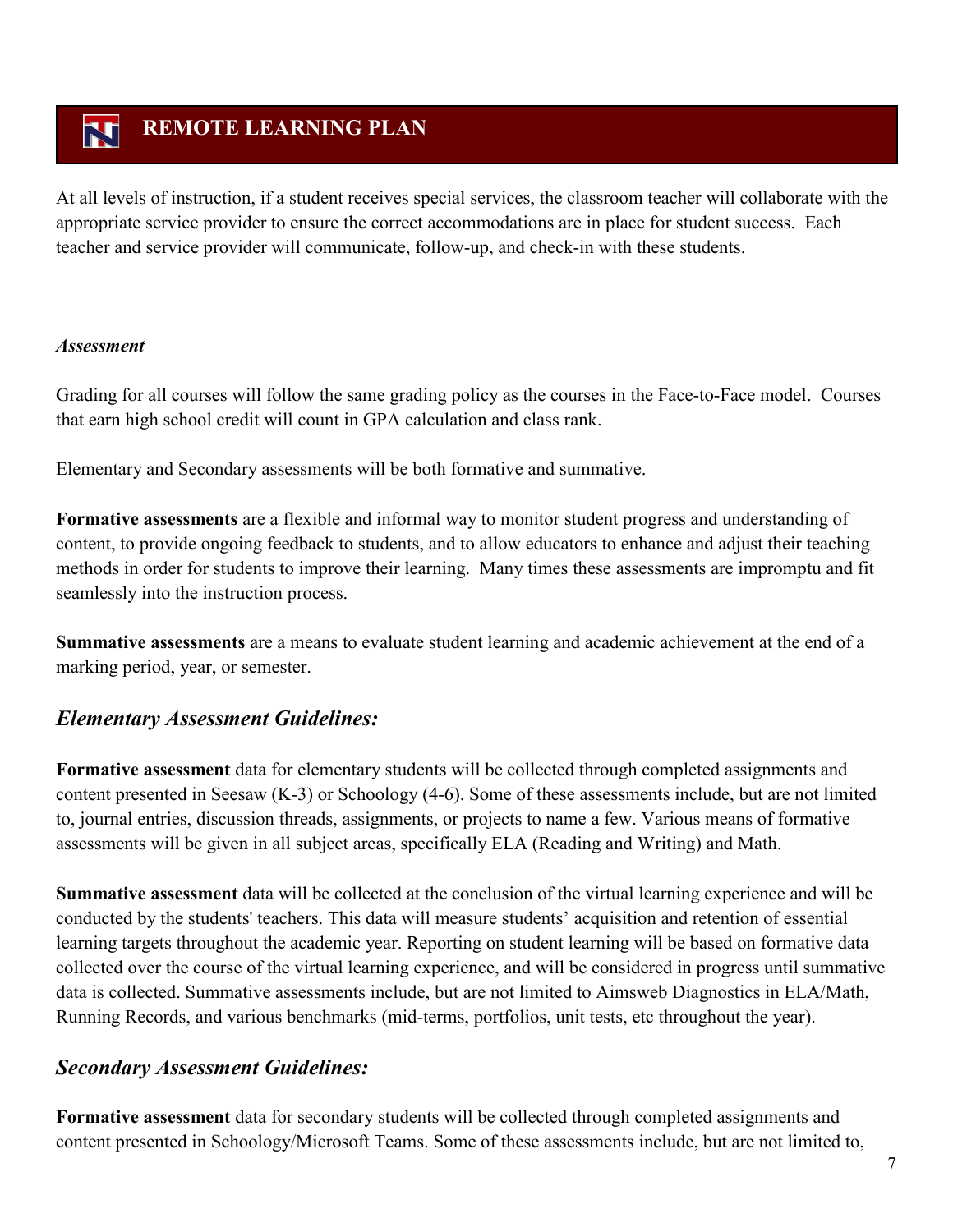journal entries, discussion threads, assignments, or projects that are completed through Schoology/Microsoft Teams. Teachers will offer written and verbal feedback as appropriate to help the students gain understanding and proficiency.

**Summative assessments** will be built into the online platform of Schoology.

## *Attendance Requirements:*

Teachers will take attendance daily, but the meaning of attendance changes—remote/hybrid learning attendance is more about ENGAGEMENT than physical presence. All students are expected to have contact with their classroom teacher each day, either synchronously and/or asynchronously. During a remote or hybrid setting, daily classroom attendance must be taken and entered into eSchool.

Daily attendance participation includes, but is not limited to:

- Attending Microsoft Teams video conferencing sessions
- Participating in threaded discussions
- Submitting work in SeeSaw/Schoology
- Taking an assessment online and/or paper/pencil
- Uploading a video
- 1:1 communication via phone/email/Teams
- Meeting with Service Providers

If attendance requirements are not being met, the District will contact the student and parent/legal guardian. The District will consider safe welfare checks that maintain social distancing to deliver supplies and transfer assignments if applicable. The District may involve any member of our Student Support Service Team if attendance is not documented within five school days.

## *Accountability:*

Elementary and Secondary teachers will be expected to continue to meet in their grade level or departmental teams and answer the following questions:

- What is it we need students to know?
- How will we know when they've learned it?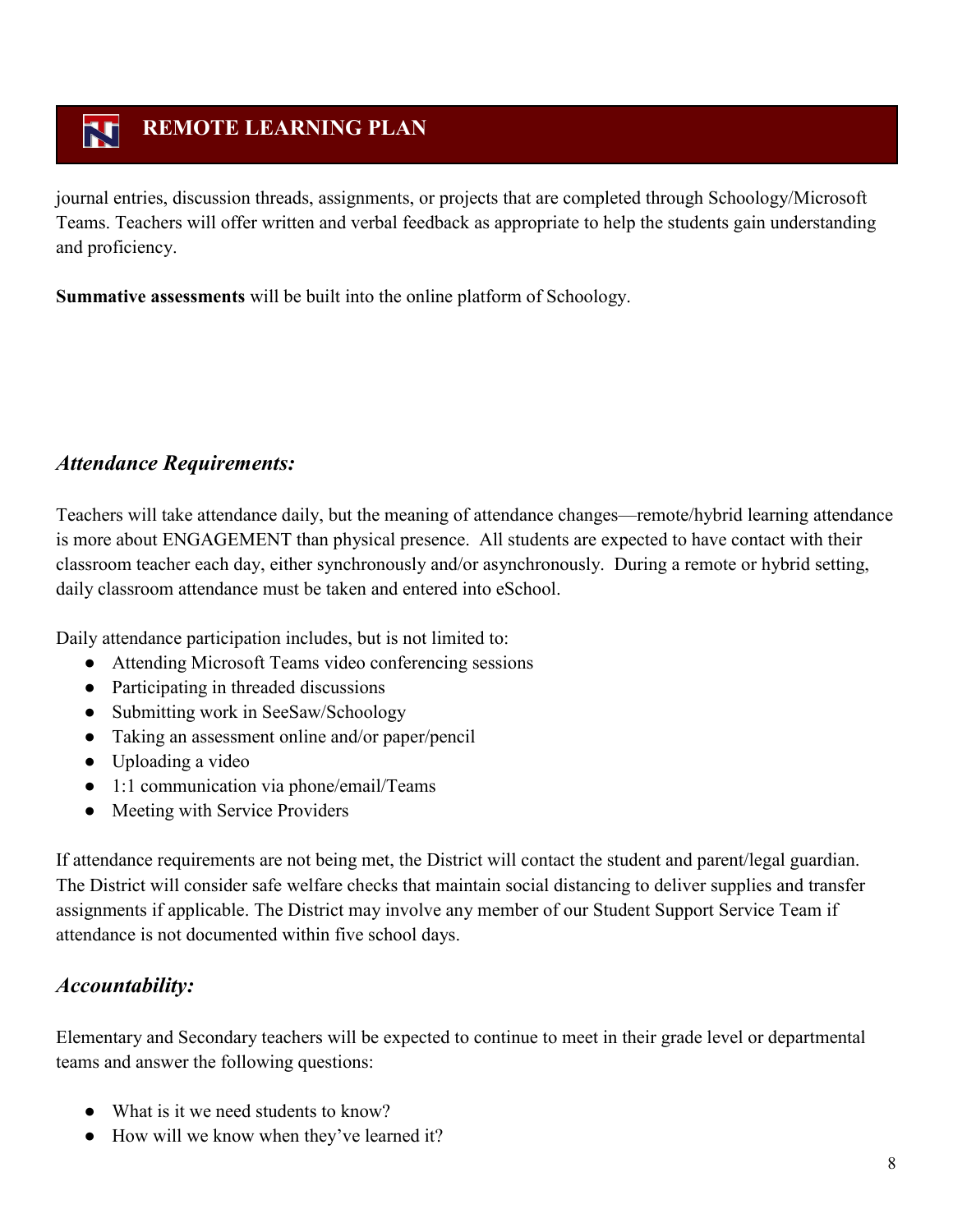What will we do if they have not learned it?

All staff will be expected to maintain ongoing and consistent connections with students, monitor progress, and offer assistance as needed.

Elementary and Secondary instructional staff will be expected to be available between their normal hours of operation of the building they work in.

All instructional staff will be expected to maintain a record of progress and performance.

## *Students with individualized learning needs:*

The district is committed to provide and support an equitable education for all students and provides the following guidelines for students with disabilities, English Language Learners, and students in Housing Transition, or have a Section 504 plan.

### **Individualized Learning Providers:**

- Special Education staff will engage in learning best practices for specialized instruction in a "distance learning" format.
- Special Education teachers will collaborate with General Education teachers to determine individual student needs and to design and provide instructional supports, modifications, and accommodations to address those needs.
- Special Education teachers will provide instructional opportunities utilizing online and/or web-based programs that were previously used by individual students.
- Special Education teachers, paraprofessionals and related service providers will make direct contact with students and/or parents based on a mutually designed schedule.
- Special Education staff members may provide "hard copy" educational activities for students to engage in at home either through USPS or by delivery to home address.
- Special Education staff may identify additional learning programs to provide differentiated opportunities to students to access remotely as determined by student progress.
- Related Service Providers (RSP) will provide services as closely as outlined on the student's IEP. Teachers will be encouraged to invite RSP to classroom meets.

### **English Language Learners:**

- ENL teachers will collaborate with General Education teachers to determine individual student needs and to design and provide instructional supports and accommodations to address those needs.
- ENL teachers will provide instructional opportunities utilizing online and/or web-based programs that were previously being used by ELL students.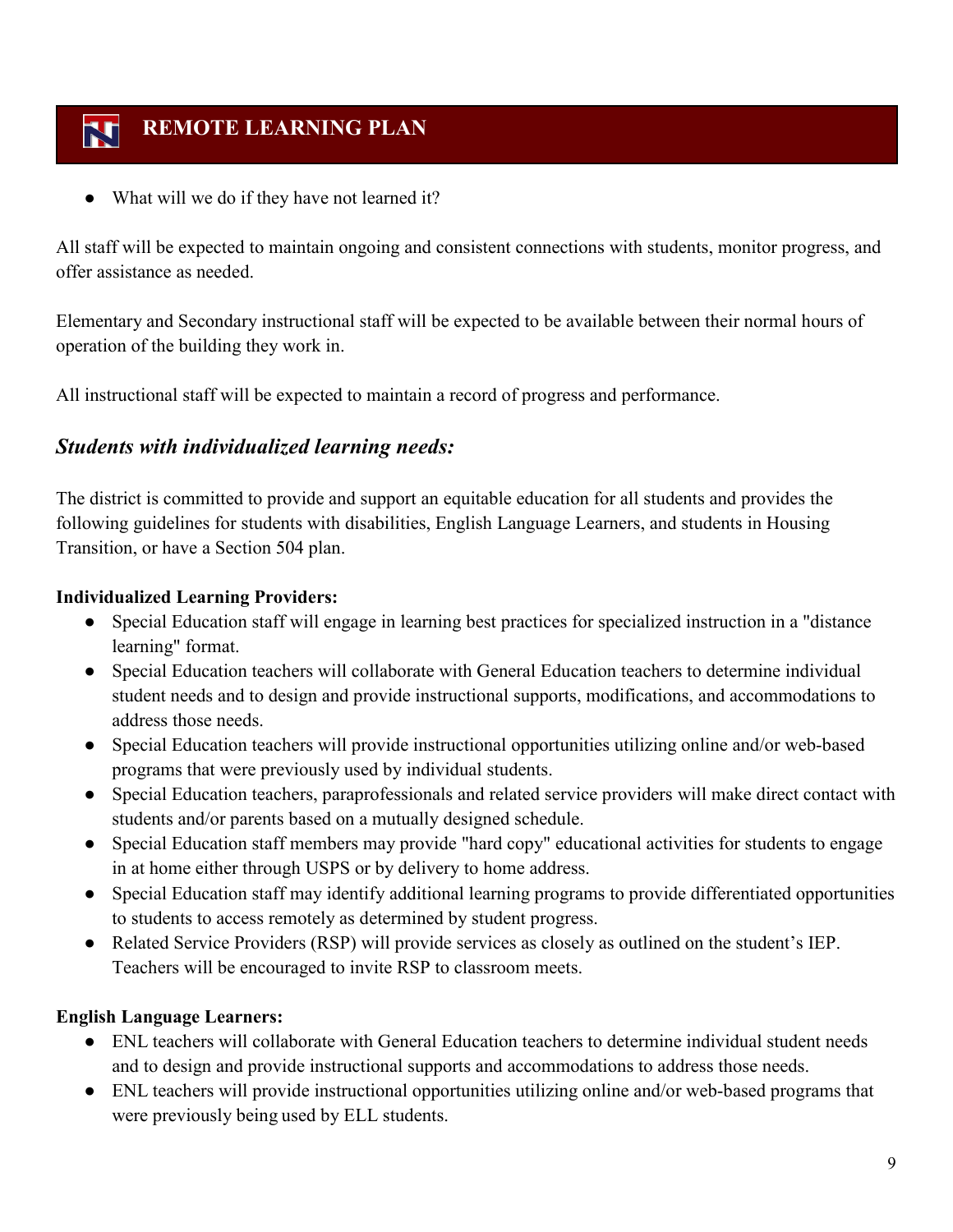- ENL teachers will make direct contact with students and/or parents/legal guardians minimally two times per week.
- ENL staff members may provide "hard copy" educational activities for students to engage in at home either through USPS or by delivery to home address.
- ENL staff may identify additional learning programs to provide differentiated opportunities to ELL students to access remotely as determined by student progress.

Students in Housing Transition:

- Liaisons will be in contact at least two times per month or more frequently with students and families to check on basic needs (food, shelter, other basic needs).
	- If a need is identified, the liaison will work with families to provide resources or connect with community needs. Students experiencing housing transition will be assisted by the liaison to be prepared for virtual learning with a focus on communication from the student and family with their teachers and schools.
- Liaisons and teachers will adjust instruction if a digital format is not workable for the student's location.
- Student progress will be monitored by teachers and liaisons. Monitoring and support will include academic progress and social-emotional needs.

# <span id="page-9-0"></span>*Instructional Support*

Instructional support will be geared towards **supporting the content delivery** of the remote learning experience. **Students, staff, and parents/legal guardians** will be provided regular opportunities to grow and learn which allow a continuous flow of content delivery. Access to instructional supports will be provided in additional areas as needs arise.

Staff instructional support will include:

- Ongoing professional development
- Designated times to attend both optional and required PD sessions to enhance online learning/application for staff
- Microsoft Teams Quick Start Guide

Student instructional support will include:

- On-going feedback
- Class lectures/notes/discussions
- Self-directed learning
- Small group work
- Conferring
- Projects
- Collaborative Learning

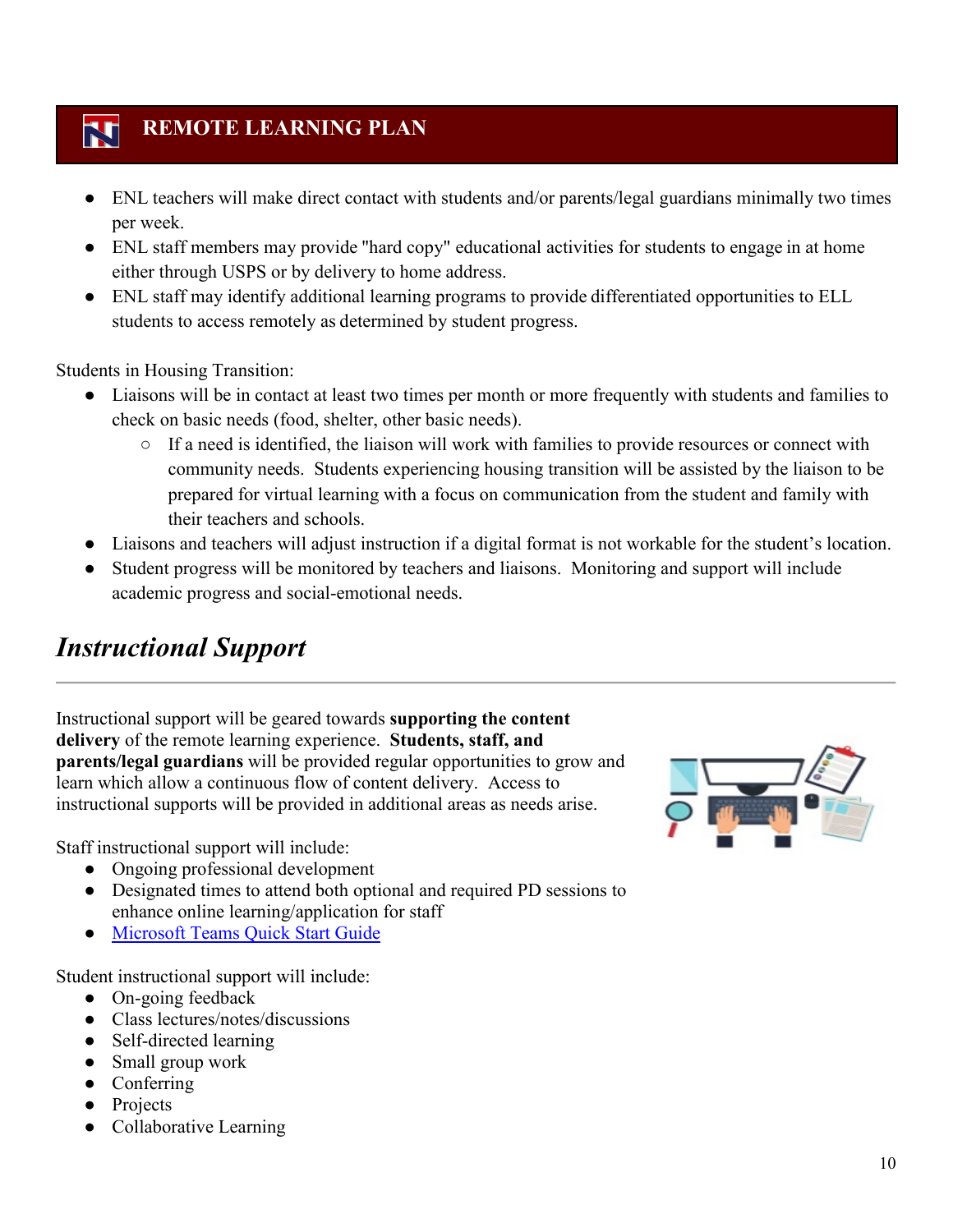**Microsoft Teams Quick Start Guide** 

Parent/legal guardian instructional support

- Provide schedule and workspace
- Pacing support and keeping child on track
- Facilitate support and encouragement
- Maintain communication with teachers and administrators
- Encourage independence
- Microsoft Teams Quick Start Guide

The following are some guidelines or helpful hints to help parents/legal guardians support students becoming learners at home. It is important to remember that home is not school, so things will look and feel different for your children as they transition into this model.

- Explain the need for the changes that are occurring at home and with school. Talk about how school will look for them now and that it is important that they are still learning and participating in an educational experience.
- Set up a daily schedule for your family. This will be very important not only because schedules provide consistency for young children, but also for families who have multiple children working and learning from home.
- Post the schedule in a common area so everyone knows the expectations and can reference it when there are questions. Find a space for your child that will be conducive to their learning. This may be at the kitchen table, in the family room or in a place where you can monitor and provide help when needed.
- Remember, this isn't going to look like a typical school day. Some students may go quickly through daily learning assignments and some may need extra time to complete them. You know your child best. Don't make this a power struggle, though. Let them work at their pace, set the expectation that they do the work, but in the end, after that set amount of time, know it is okay to be done for the day.
- If your child is confused about something and you are unable to help them, reach out to their teacher that is what they are there for! It is okay to ask for help. We know that our children often work better for the teacher than a caretaker at home. Let the teacher know!
- Adhere to a daily schedule as a family; bedtimes, wakeup times, baths, outside time, game time, school time. Keeping things consistent and letting children know what to expect and when, is helpful in helping them to accept where we are at this time in our world.

## *Resources for Staff and Student Use:*

#### **Devices**

All staff will use their home computers and/or their work computer (dependent upon the Governor Phase order). Students will use their home computers OR will check out one of the District's iPads to use at home. Parents/legal guardians will complete a survey from the District which will indicate the need for additional devices. You will be contacted by your child's school to confirm and arrange for pick up (as needed).

### **Distribution of Digital Resources**

Parents/legal guardians must first contact their child's main office to obtain a device from the District. They will then be directed to the appropriate location for pick-up or drop-off.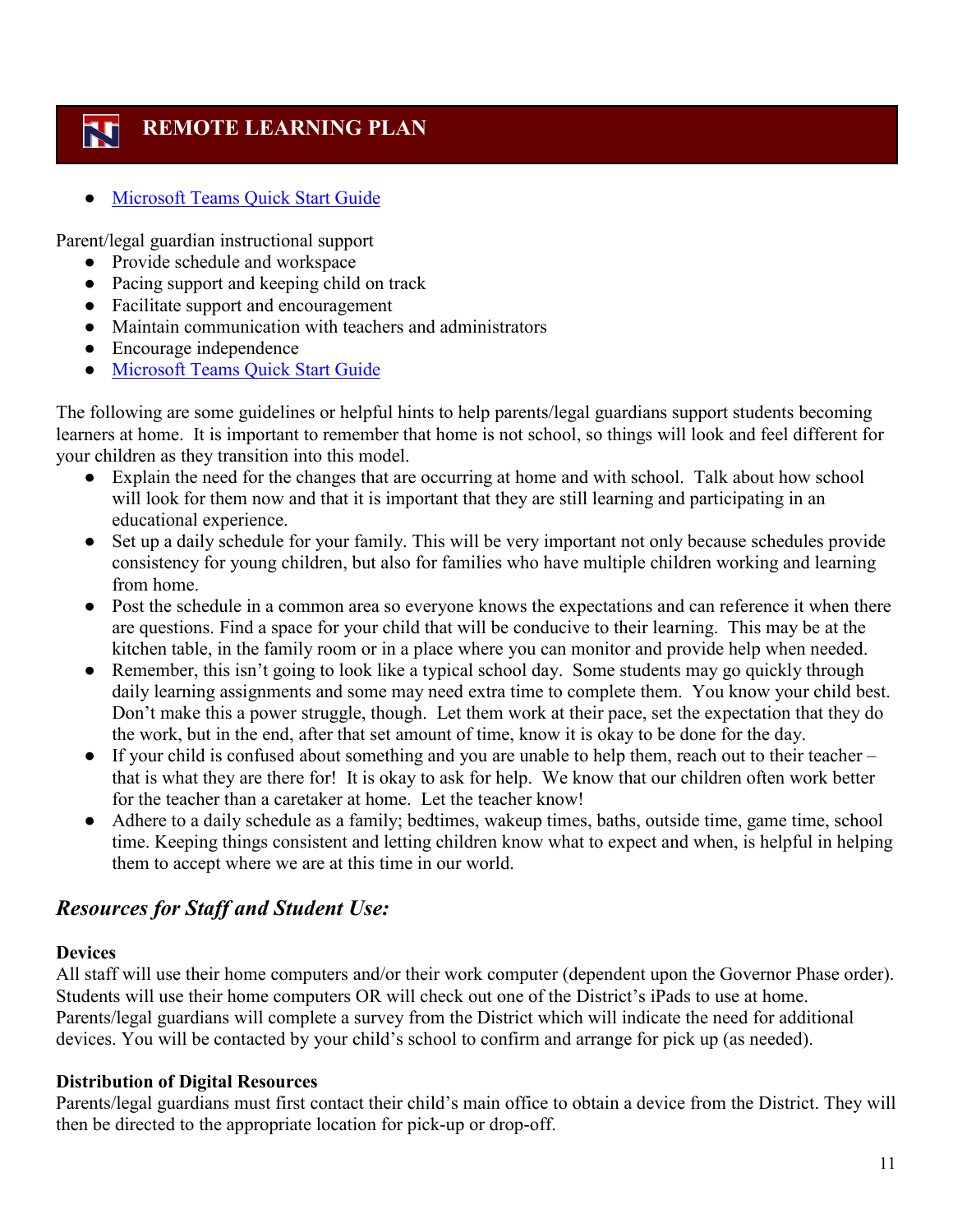#### **Learning Management Systems**

Elementary and Secondary students can access ALL Core Program materials and Special Areas materials through Seesaw (K-3) and Schoology (grades 4-12).

#### **Internet Access**

Parents/legal guardians will complete a survey from the District which will indicate the need for internet access. The District has identified a number of internet providers who will provide access to the internet for families who do not already have access to the internet. In addition to commercial internet providers, the district is identifying and sharing Internet Hot Spots throughout the community.



# <span id="page-11-0"></span>*Social Emotional Learning Supports (SEL)*

#### <span id="page-11-1"></span>**SEL for Students**

Even before COVID-19 dramatically changed the context of teaching and learning across the country, there was a growing consensus in education that schools can and should attend to students' social-emotional development. The social-emotional learning skills or the five core social-emotional competencies, as identified by the Collaborative for Academic, Social and Emotional Learning (CASEL) are the foundations for young people's well-being: self-awareness, social awareness, self-management, relationship skills, and responsible decision-making.

Learning does not happen without social connection. We recognize that in light of the social disconnections that have occurred in the wake of COVID-19, distance learning cannot occur without first addressing the social-emotional needs of our students, teachers and families. Furthermore, we recognize that to attend to these social emotional learning needs, we will provide the necessary support and resources to all District stakeholders to build a community of collective understanding of how we can attend to students as well as each other. To address the additional needs of students due to the experiences surrounding COVID-19, the District will offer counseling, community circles, and in-class lessons and support.

SEL is the process through which children and adults understand and manage emotions, set and achieve positive goals, feel and show empathy for others, establish and maintain positive relationships, and make responsible decisions.

Relationships will be key to the success of the remote environment. The first week of instruction will be building relationships and understanding the remote environment. Community building activities will occur and continue throughout the course of the school year.

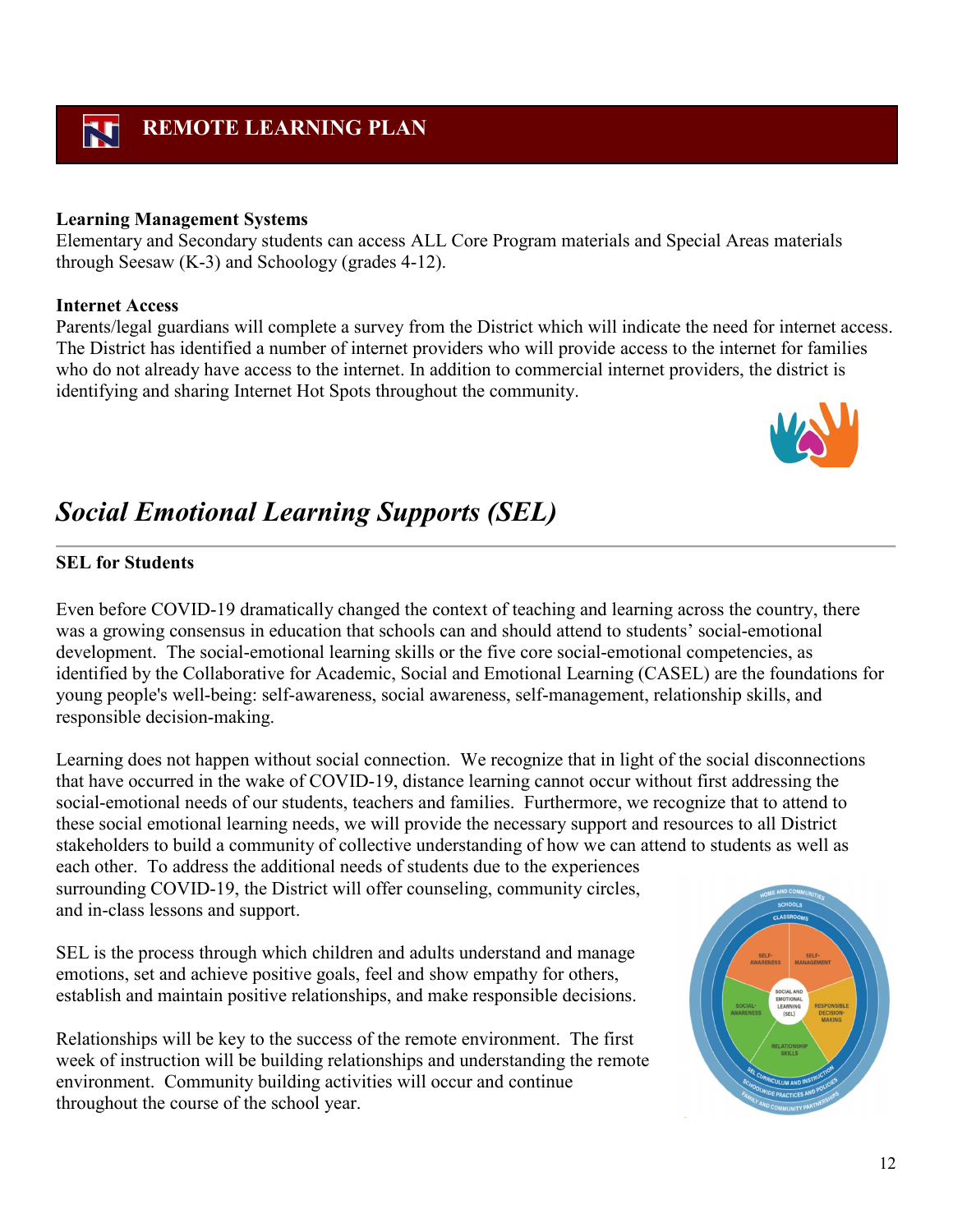## *Five Core Competencies of SEL:*[2](#page-12-0)

**Self-awareness:** The ability to accurately recognize one's emotions and thoughts and their influence on behavior. This includes accurately assessing one's strengths and limitations and possessing a well-grounded sense of confidence and optimism.

**Self-management:** The ability to regulate one's emotions, thoughts, and behaviors effectively in different situations. This includes managing stress, controlling impulses, motivating oneself, and setting and working toward achieving personal and academic goals.

**Social awareness:** The ability to take the perspective of and empathize with others from diverse backgrounds and cultures, to understand social and ethical norms for behavior, and to recognize family, school, and community resources and supports.

**Relationship skills:** The ability to establish and maintain healthy and rewarding relationships with diverse individuals and groups. This includes communicating clearly, listening actively, cooperating, resisting inappropriate social pressure, negotiating conflict constructively, and seeking and offering help when needed. **Responsible decision-making:** The ability to make constructive and respectful choices about personal behavior and social interactions based on consideration of ethical standards, safety concerns, social norms, the realistic evaluation of consequences of various actions, and the well-being of self and others.

## *Student Support*

#### **SEL for Elementary**

To support students with needed mental health support due to the experience of the pandemic and now continued remote learning, supports will be as needed remotely and in person. Administrators, School Counselors and Social Workers will connect with students regularly.

- Remote Office Hours
- Students with services will continue to receive weekly counseling sessions with Social Worker.
- Teachers, counselors, and social workers will integrate SEL activities and practices into classroom lessons.
- Provide support for high risk students to regularly check in with an adult (as needed) as well as opportunities for students to reflect upon and practice various social emotional competencies.

#### **SEL for Secondary**

To support students with needed mental health support due to the experience of the pandemic and now continued remote learning, supports will be as needed remotely and in person. Administrators, School Counselors and Social workers will connect with students regularly.

<span id="page-12-0"></span> <sup>2</sup> "Core SEL Competencies - casel." [https://casel.org/core-competencies/.](https://casel.org/core-competencies/).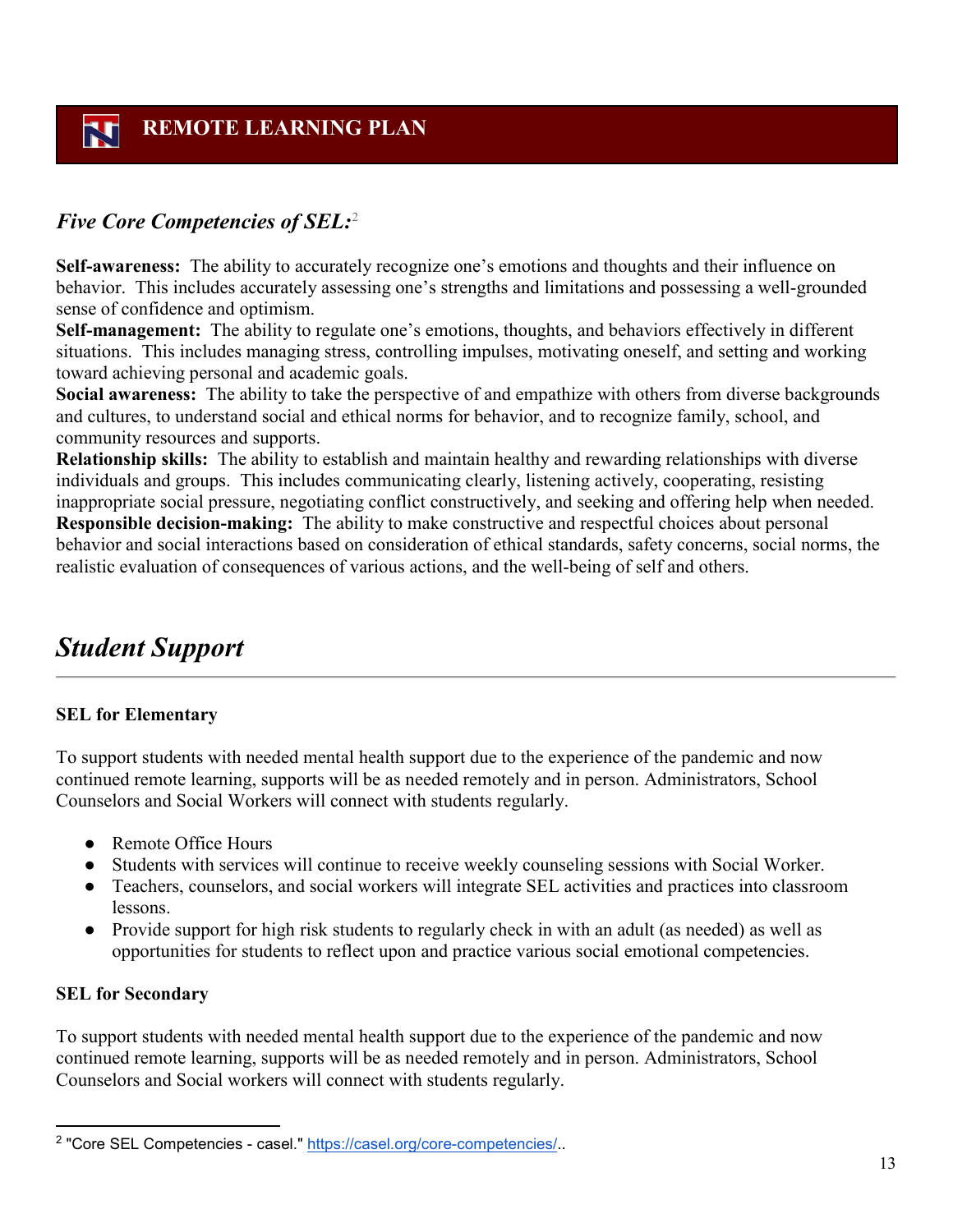- Remote Office Hours
- Weekly Updates regarding resources, programing and post-graduation planning
- Support with securing outside resources if necessary.

# *Adult Support*

### <span id="page-13-0"></span>**SEL for Parents**

Provide opportunities for families/parents to check in regularly with a staff member in the event additional SEL support is needed.

- Remote Office Hours
- Supports may include making a plan with the family individually (i.e., Crisis Plan)
- Provide families with additional outside resources

#### <span id="page-13-1"></span>**SEL for Staff**

Opportunities for employees to check in regularly with a mental health staff member or colleague in the event additional SEL support is needed will be available at all times.

- The District will provide and offer ongoing professional development which may include:
	- Superintendent Conference Days
	- EAP support for professional assistance and services
	- Erie 1 & O/N BOCES professional development
	- $\circ$  Mental health training for faculty & staff
	- Trauma Informed Care training for faculty and staff

In effort to further support staff and parents/legal guardians, the following SEL materials can be connected to via clicking the links below.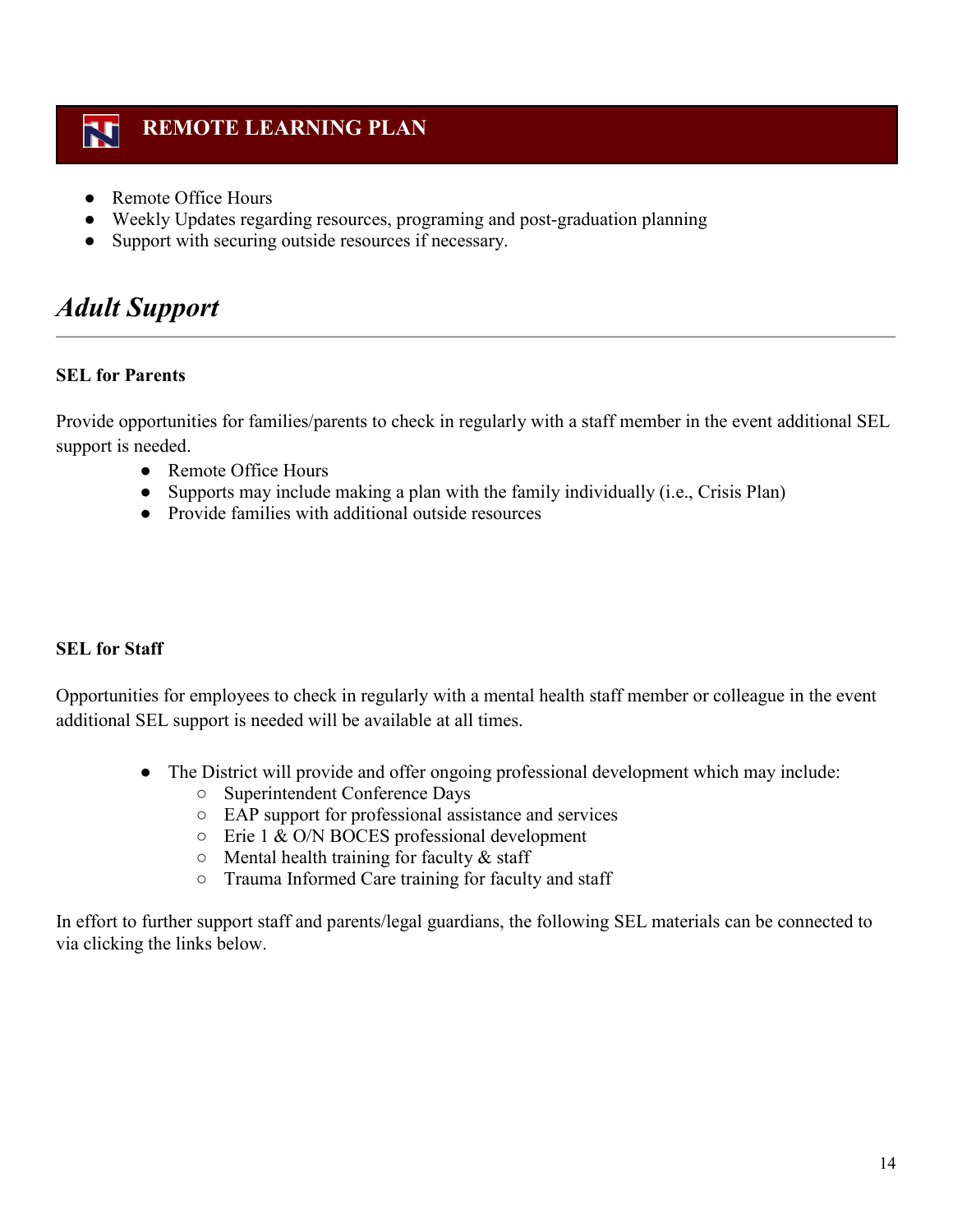### <span id="page-14-0"></span>**Adult Self-Care:**

- [Flexibility in the Midst of Crisis \(via Psychology Today/Dr. Gil Noam\)](https://www.psychologytoday.com/us/blog/the-inner-life-students/202003/flexibility-in-the-midst-crisis)
- [Managing Anxiety Around COVID-19: Tips for You and Your School Community \(via Yale Center for](https://www.rulerapproach.org/managing-anxiety-around-covid-19/)  [Emotional Intelligence/RULER\)](https://www.rulerapproach.org/managing-anxiety-around-covid-19/)
- [Regulating Emotions in a COVID-19 World \(via Tom Hollenstein\)](https://medium.com/@Tom.Hollenstein/regulating-emotions-in-a-covid-19-world-f3ef394f8294)
- [Virus Anxiety Resources](https://www.virusanxiety.com/take-care)
- [Mindfulness Resource Pack for District Leaders \(via Panorama\)](https://go.panoramaed.com/mindfulness-resource-pack)
- **[Adult SEL Toolkit \(via Panorama\)](https://go.panoramaed.com/adult-sel-social-emotional-learning-toolkit)**

#### <span id="page-14-1"></span>**Resources for Educators and School Communities:**

- [8 Strategies for Building a Sense of Belonging With Students and Families Virtually \(via Panorama\)](https://www.panoramaed.com/blog/8-strategies-sense-of-belonging-virtually)
- [5 Equity-Centered SEL Strategies for Addressing Learning Recovery \(via Panorama\)](https://go.panoramaed.com/learning-recovery-sel-toolkit?utm_campaign=blog-top-cta&utm_content=learning%25loss)
- [17 Apps to Help Kids Stay Focused \(via CommonSense Media\)](https://www.commonsensemedia.org/lists/13-apps-to-help-kids-stay-focused?j=7698356&sfmc_sub=179466459&l=2048712_HTML&u=143332598&mid=6409703&jb=2163&utm_source=covid19_resources_jim&utm_medium=email)
- [Apps That Act Like Math and Science Tutors for Homework Help \(via CommonSense Media\)](https://www.commonsensemedia.org/lists/apps-that-act-like-math-and-science-tutors-for-homework-help?j=7698356&sfmc_sub=179466459&l=2048712_HTML&u=143332599&mid=6409703&jb=2163&utm_source=covid19_resources_jim&utm_medium=email)
- [5 Online Learning Resources to Build Belonging and Connectedness with Students and Families \(via](https://go.panoramaed.com/5-virtual-learning-resources)  [Panorama\)](https://go.panoramaed.com/5-virtual-learning-resources)
- How [Student Services Leaders Can Adapt to Distance Learning \(via Panorama\)](https://www.panoramaed.com/blog/student-services-adapt-to-distance-learning)
- [CommonLit Resources to Support Teleschool Plans: COVID-19 \(via CommonLit\)](https://blog.commonlit.org/free-resources-to-support-teleschool-plans-covid-19-5b3955333e05)
- [Distance Learning Reflection and Planning Toolkit \(via Achievement Network\)](http://go.achievementnetwork.org/rs/731-WJI-089/images/Distance%20Learning%20Reflection%20and%20Planning%20Toolkit%20for%20Partners%20.pdf)
- [E-Learning Tools for Distance Education \(via Yale Center for Emotional Intelligence/RULER\)](https://mcusercontent.com/00d9776bca68be705b511d0b5/files/4cdba6e8-fdb8-4f50-8791-043ae3c6d8d3/eLearning_Tools_Distance_Education.pdf)
- [Free BrainPop Access for Schools Closed Due to the Coronavirus \(via BrainPop\)](https://educators.brainpop.com/2020/02/19/free-brainpop-access-for-schools-affected-by-the-corona-virus/)
- [Free SEL Activities and Practices \(via Greater Good in Education\)](https://ggie.berkeley.edu/practices/)
- Managing Anxiety Around COVID-19: Tips for You and Your School Community (via Yale Center for [Emotional Intelligence/RULER\)](https://www.rulerapproach.org/managing-anxiety-around-covid-19/)
- [Movement Apps, Games, and Websites \(via CommonSense Media\)](https://www.commonsensemedia.org/lists/movement-apps-games-and-websites?j=7698356&sfmc_sub=179466459&l=2048712_HTML&u=143332605&mid=6409703&jb=2163&utm_source=covid19_resources_jim&utm_medium=email)
- [Most Schools Are Not Ready For Coronavirus, But They Can Be \(via Digital Promise\)](https://digitalpromise.org/2020/03/11/most-schools-are-not-ready-for-coronavirus-but-they-can-be/)
- [Navigating Uncertain Times: How Schools Can Cope With Coronavirus \(via EdSurge\)](https://www.edsurge.com/research/guides/navigating-uncertain-times-how-schools-can-cope-with-coronavirus?utm_content=buffer436a5&utm_medium=social&utm_source=twitter.com&utm_campaign=EdSurgeBuffer)
- **SEL** and COVID-19 (via CASEL)
- [Top Time-Management Apps \(via CommonSense Media\)](https://www.commonsensemedia.org/lists/top-time-management-apps?j=7698356&sfmc_sub=179466459&l=2048712_HTML&u=143332601&mid=6409703&jb=2163&utm_source=covid19_resources_jim&utm_medium=email)
- [Digital and Civic Literacy Skills \(via Teaching Tolerance\)](https://www.tolerance.org/frameworks/digital-literacy)
- [Trauma-Informed SEL Toolkit \(via Transforming Education\)](https://www.transformingeducation.org/trauma-informed-sel-toolkit/)

### <span id="page-14-2"></span>**Diversity, Equity & Inclusion:**

- [Speaking Up Against Racism Around the New Coronavirus \(via Teaching Tolerance\)](https://www.tolerance.org/magazine/speaking-up-against-racism-around-the-new-coronavirus)
- Coronavirus: Countering [Biased Responses \(via Morningside Center\)](https://www.morningsidecenter.org/teachable-moment/lessons/coronavirus-countering-biased-responses)
- [The Coronavirus Surfaces Fear, Stereotypes and Scapegoating \(via Anti-Defamation League\)](https://www.adl.org/blog/the-coronavirus-surfaces-fear-stereotypes-and-scapegoating)
- [3 Key Equity Considerations for Distance Learning From Education Leaders \(via Panorama\)](https://www.panoramaed.com/blog/equity-distance-learning)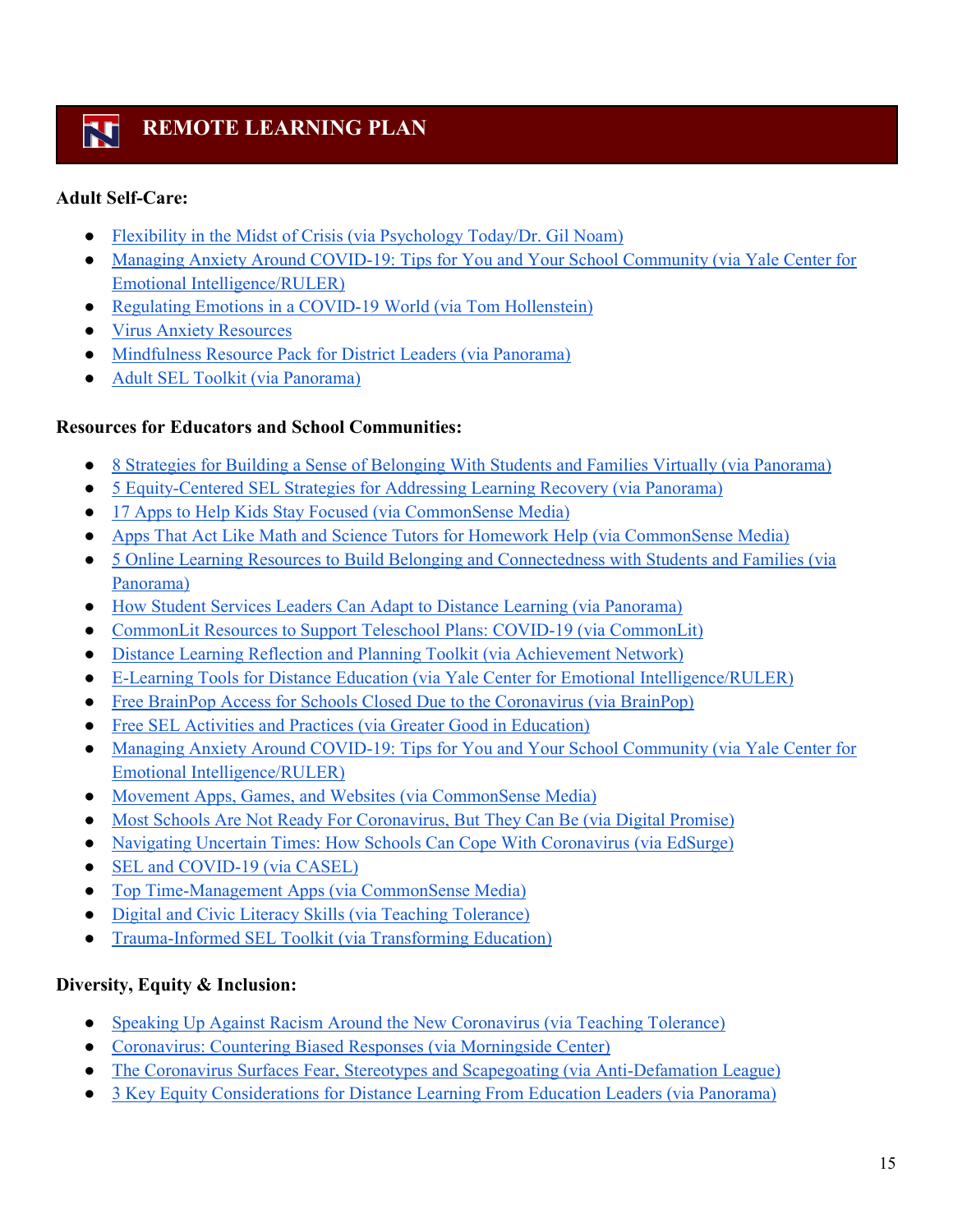# <span id="page-15-0"></span>*Student Privacy and Safety*

Digital software platforms that are used by students in the North Tonawanda City School District are in compliance with FERPA standards to protect the personally identifiable information as well as Education Law 2-D.

The documents cited below from the Federal Department of Education provide compliance standards and guidance for administrators, teachers, and parents.

#### [FERPA and the Coronavirus Disease 2019 \(COVID-19\)](https://studentprivacy.ed.gov/resources/ferpa-and-coronavirus-disease-2019-covid-19)

The purpose of this guidance is to answer questions that school officials may have had concerning the disclosure of personally identifiable information from students' education records to outside entities when addressing the Coronavirus Disease 2019 (COVID-19).

#### [Protecting Student Privacy While Using Online Educational Services](https://studentprivacy.ed.gov/resources/protecting-student-privacy-while-using-online-educational-services-requirements-and-best)

This document addresses privacy and security considerations relating to computer software, mobile applications (apps), and web-based tools provided by a third-party to a school or district that students and/or their parents access via the Internet and use as part of a school activity.

Examples include online services that students use to access class readings, to view their learning progression, to watch video demonstrations, to comment on class activities, or to complete their homework. This document does not address online services or social media that students may use in their personal capacity outside of school, nor does it apply to online services that a school or district may use to which students and/or their parents do not have access (e.g., an online student information system used exclusively by teachers and staff for administrative purposes).

Many different terms are used to describe both the online services discussed in this document (e.g., Ed Tech, educational web services, information and communications technology, etc.) and the companies and other organizations providing these services.

This document will use the term "online educational services" to describe this broad category of tools and applications, and the term "provider" to describe the third-party vendors, contractors, and other service providers that make these services available to schools and districts.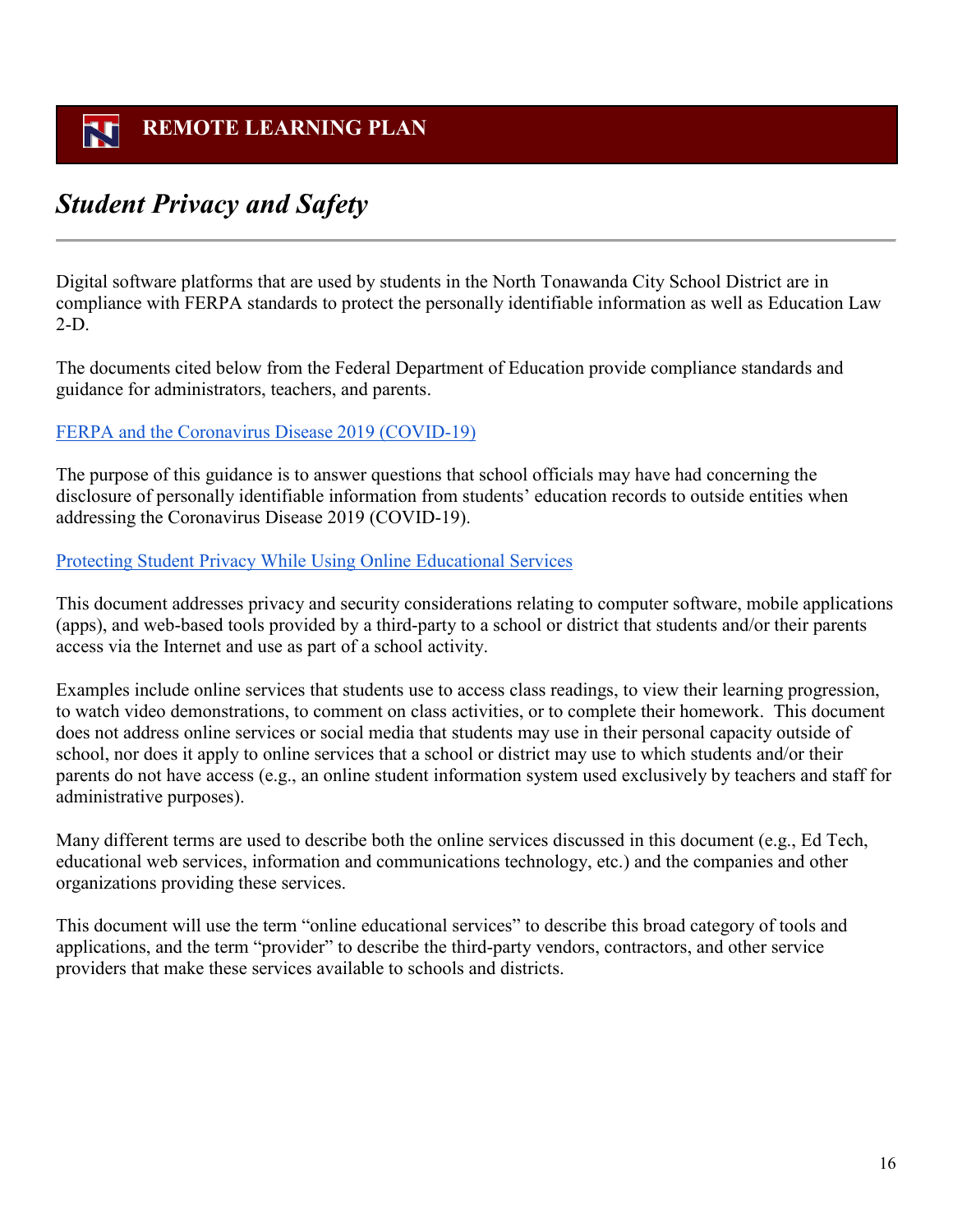# *Staffing*

The district is committed to taking care of all employees during this crisis, and a part of that responsibility is ensuring continued employment. Duties and responsibilities have invariably shifted, but district and school building administrators will ensure that all personnel can contribute and work remotely as much as possible.

Assignment and transfers of classified personnel shall be made under the direction of the Superintendent in accordance with the approved hiring guidelines.

Assignments may be changed whenever the best interest of the District will be served.

Some possible changing of roles and responsibilities during times of crises may include and is not limited to some of the following:

**Specialists:** Collaborate with classroom teachers to determine what accommodations and/or modifications can be made to make the lessons more accessible to students with disabilities, language concerns, or English language learners. Provide services through online methods such as: Microsoft Teams, SeeSaw, Schoology, email, phone conversation, etc.

**Related Services Providers (RSP):** Conduct counseling or consulting services with students via Microsoft Teams, email, or phone.

**Paraprofessionals**: Assist in student contact. Prep and prepare paper/pencil copies to be distributed to students. Help classroom teachers with tracking attendance.

The New York State Department of Labor has provided some guidance for employers regarding sick leave and FMLA guidance, and this information can be obtained from Central Office.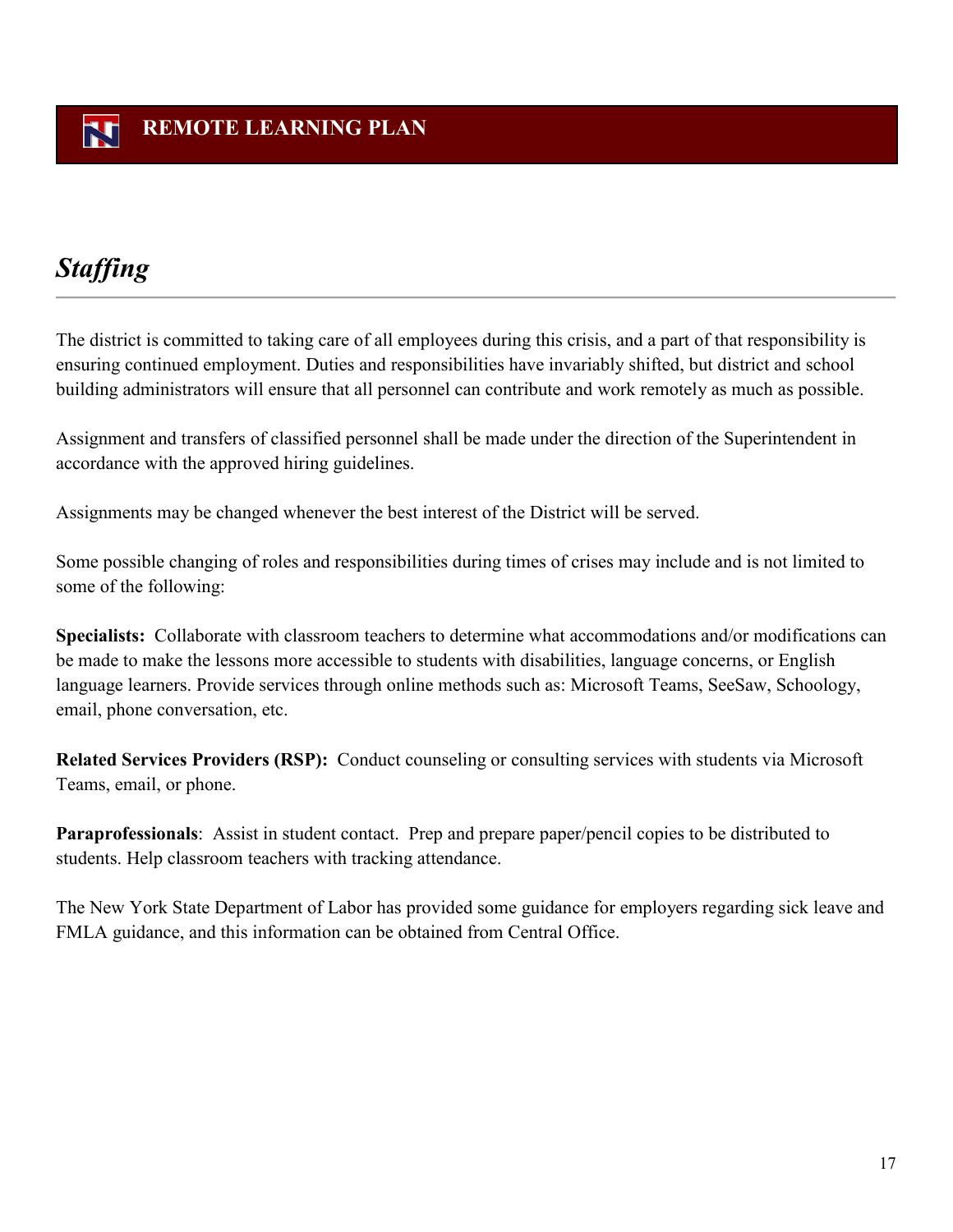## **Appendix A: SAMPLE Staff and Student Schedule(s)**

#### **K-6 Elementary Student Remote Schedule**

<span id="page-17-0"></span>Blocks of core areas includes 30 minutes of direct instruction, as well as small group/individual sessions using Microsoft Teams. Asynchronous learning assignments will be provided via SeeSaw (K-3) and

Schoology (4-6).

**(Please note that these schedules may vary depending on the grade level/department. Scheduled start times for synchronous learning will be in alignment with building's schedule (staff and students follow daily schedule; shortening synchronous times to allow for screen breaks, asynchronous work, and individual/small group sessions)** 

| $K-6$             | Readers/Writers<br>Workshop                                                                         | Math                                                                                                      | Science/SS                                                                                                       | <b>Related</b><br><b>Services</b>          | <b>Special Areas</b>                                                    |
|-------------------|-----------------------------------------------------------------------------------------------------|-----------------------------------------------------------------------------------------------------------|------------------------------------------------------------------------------------------------------------------|--------------------------------------------|-------------------------------------------------------------------------|
| Monday<br>-Friday | -30 minute virtual<br>session (whole group)<br>-Scheduled individual<br>and small group<br>sessions | -30 minute virtual<br>session (whole<br>group)<br>-Scheduled<br>individual and<br>small group<br>sessions | -Synchronous<br>and<br>asynchronous<br>activities<br>assigned<br>weekly                                          | -Telehealth<br>sessions<br>as<br>scheduled | -Synchronous<br>and<br>asynchronous<br>activities<br>assigned<br>weekly |
| Monday<br>-Friday | Assignment of<br>extension activities or<br>skillbuilders via IXL,<br>Epic, Learning<br>A-Z, etc    | Assignment of<br>extension<br>activities or<br>skillbuilders via IXL,<br>Epic, Learning<br>A-Z, etc       | Assignment of<br>extension<br>activities or<br>skillbuilders via<br>IXL, Epic,<br><b>Mystery</b><br>Science, etc |                                            |                                                                         |
| Monday<br>-Friday | Meet with individual and small groups.                                                              |                                                                                                           |                                                                                                                  |                                            |                                                                         |